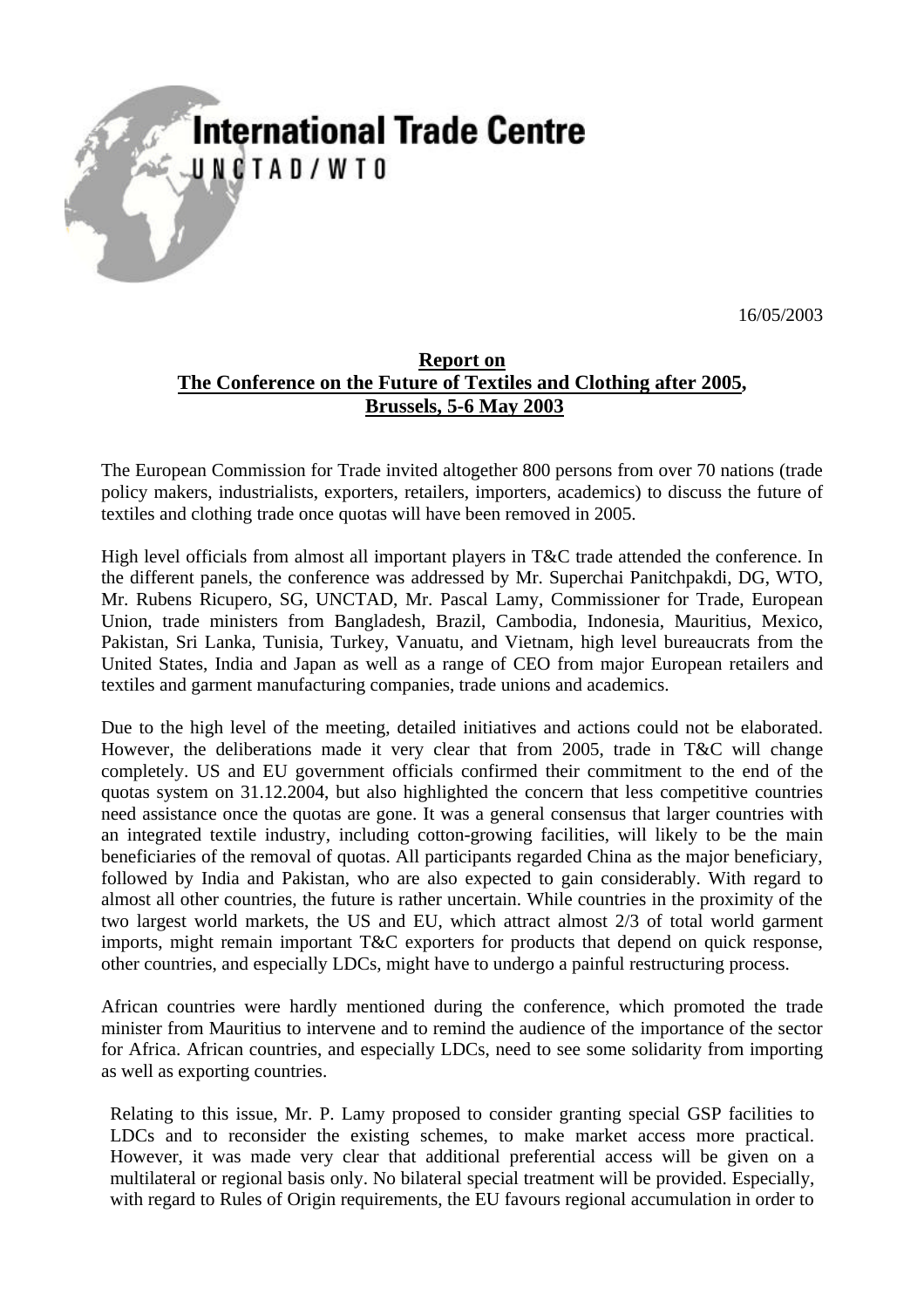foster regional integration. Likewise, American officials responded to the request from Bangladesh for special treatment that it is very unlikely that US Congress will consider positively any bilateral request. As markets in advanced developing countries are likely to grow much faster than the traditional markets in Europe and North America, specific South-South trade preference schemes might be considered. However, this idea was not further explored during the conference.

Academics highlighted the fact that the quota phase-out also offers possibilities and chances. While China might heavily move into T&C production, the country will have to reallocate resources from other sectors, such as e.g. automotive components or other light industries. Developing countries that cannot compete with China in T&C trade could fill the vacuum left in other sectors. However, this is a rather theoretic approach. As pointed out by Mr. R. Ricupero, it will be very challenging for many developing countries to translate these opportunities into actual trade, simply as the countries face supply side constraints. The competitiveness of many countries needs to be improved.

At times the conference was quite political with several attempts by the US and EU T&C lobby groups to sideline China. With a view towards the Doha Development Agenda (DDA) one could have had the feeling that lobbyists were trying to divide the developing world by playing with the fear that China will take it all. China defended itself, but was handicapped by the fact that no Beijing officials were present.

The T&C quota phase-out needs to be seen in light of the DDA. As the DDA is scheduled to be finalised at the same time as quotas disappear (although it seems quite unlikely that the DDA will be finalised by then), the deliberations under the DDA will have impacts on trade in T&C. In that respect, the possible threat of quota replacements by an increased use of antidumping and countervailing measures, and stringent rules of origin requirements were discussed. While developing countries and academics expressed this fear, US and EU industry lobbyists were calling for their explicit use as, they feel, many products are simply dumped on the market.

Although reciprocity is not necessarily a WTO concept, the EU and US representatives made it clear during the conference that they will pursue this concept during the DDA. US officials reiterated that for them it is a statutory obligation since reciprocity in T&C tariff negotiations was made mandatory through a resolution by US Congress.

Moreover, western representatives said that they would prefer a sectoral approach under the DDA. They would, for the time being, however, respect the fact that the DDA does not allow such an approach.

Some of the major European retail stores, such as Carrefour, C&A, M&S, Coin Spa, Falke as well as US-based Levis Strauss, were presenting their views on the changing sourcing scenario in the market. In general, increase of exports is expected from Asia, especially from China, India and to a lesser extent Pakistan. Bangladesh might also be able to roughly maintain its position, while other Asian countries will likely see a reduction in their T&C exports. EuroMed countries will remain important suppliers to Europe. These countries need to invest in speedy delivery, exploiting their geographical advantages. One retailer mentioned that women's wear might be sourced increasingly in EuroMed, while men's-wear could be sourced specifically in Asia. However, retailers also stressed the fact that they will continue to balance sourcing decisions, as different products have different requirements.

Key sourcing decisions are influenced by the final customer and his/her behaviour. Final customer requirements plus the requirements of the retailer will determine the final